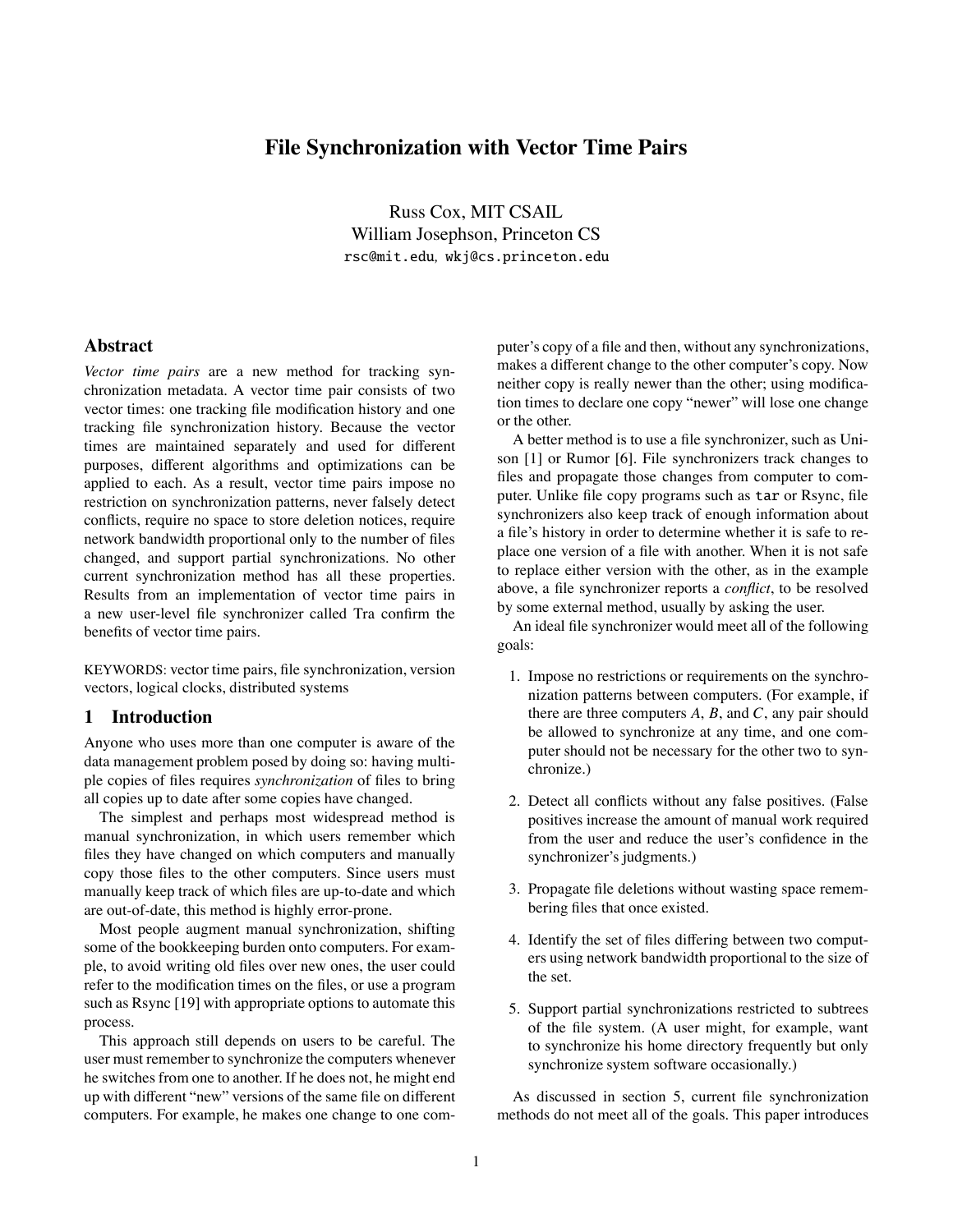a new file synchronization method, called *vector time pairs*, which does meet all of the goals.

Section 2 defines the problem of synchronization and explains the above goals in detail. Section 3 presents vector time pairs, their algorithms, and their time and space requirements. Section 4 evaluates an implementation of vector time pairs in a user-level file synchronizer called Tra, empirically demonstrating the theoretical claims. We end with a discussion of related work and conclusion (sections 5 and 6).

#### **2 Problem Statement: Synchronization**

Before discussing synchronization algorithms, we must define what a correct synchronization must accomplish. A strictly formal definition of correctness is an ongoing research topic (see, for example, Balasubramanian and Pierce [1], Ramsey and Csirmaz [16], and Pierce and Voilloun [15]), so we will make do with a less formal but still precise definition. We believe our characterization is reasonable because it is similar to the characterization given by Parker *et al*. in the original paper on version vectors [9] and because, when restricted to a pair of replicas, it is equivalent to the definition of synchronization used by Unison [1].

We consider a network of replicas storing a common file tree. Changes are propagated through the network by pairwise unidirectional synchronizations between replicas. In a unidirectional synchronization, changes from one replica are propagated to a second, but changes on the second do not propagate back to the first. Bidirectional synchronization is easily built from two unidirectional synchronizations.

We will call a unidirectional synchronization that propagates changes from *A* to *B*, leaving *A* unchanged, a "sync from *A* to *B*."

This section presents the task of synchronization from two points of view. We first consider the synchronization of a single file and then consider the synchronization of an entire file hierarchy.

## **2.1 Synchronizing Files**

To decide how to synchronize individual files, file synchronizers follow the "no lost updates" rule. We present the rule and then consider a sequence of examples to build intuition for how the rule guides synchronization.

## **2.1.1 No Lost Updates**

Correct synchronization provides a "no lost updates" guarantee. Specifically, suppose each file is represented by a history of modifications made over the course of its lifetime, beginning with its initial creation. If two replicas have different copies of a file (call the copies *X* and *Y*), it is safe to replace *X* with *Y* only if *X*'s history is a prefix of *Y*'s.

If *X*'s history is a prefix of *Y*'s history, then all of the updates present in *X* are also present in *Y*: replacing *X* with *Y* will not lose updates. In this case we will say that *Y* is derived from *X*.

If neither history is a prefix of the other, then replacing either copy with the other will lose updates. In this situation, the synchronizer reports a *conflict*, to be resolved by external  $F_A$  and  $F_B$  denote the version of the file on *A* and *B*.  $H_A$  and  $H_B$  denote their histories.

```
sync(A \rightarrow B, file) \equivif H_A = H_B// The histories are identical,
     // so the files must be identical.
     do nothing
else if H_A is a prefix of H_B// F_B is derived from F_A.
     \frac{1}{4} (A bidirectional sync would copy F_B to A.)
     do nothing
else if H_B is a prefix of H_A\frac{1}{f} F_A is derived from F<sub>B</sub>.
     copy F_A to Belse
     // Neither history is a prefix of the other.
     // Neither file is derived from the other.
     report a conflict
```
Figure 1: An algorithmic specification of single-file synchronization in terms of file histories.

means.

During a sync, the "no lost updates" rule completely determines the outcome. Figure 1 shows the resulting algorithm.

#### **2.1.2 Synchronizing Modifications**

Figure 2 shows a set of examples illustrating the "no lost updates" rule. Each picture plots the state of one file on multiple replicas over time. Different shapes denote different versions of the file. We consider two versions different if they have different modification histories. Two files with identical versions have identical histories and therefore identical contents, but two files with identical contents do not necessarily have identical versions.

A wavy arrow between the two replicas' timelines denotes a unidirectional synchronization that might change the state of the file on the destination replica. We call a sync whose arrowhead points at time *t* a "sync at time *t*." It uses the file versions on the source and destination replicas at time *t* − 1 as inputs, deciding the version that will be stored on the destination replica at time *t*.

The text below uses modification histories (written like  $\langle \Box, \Delta \rangle$  as shorthand for "the file version with modification" history  $\langle \Box, \Delta \rangle$ ."

The three scenarios begin the same way. At time 1, *A* creates a new file. At time 2, a sync from *A* to *B* copies the new file to *B*, so that the file now exists on *B*. (We have not yet explained why the synchronizer chose to copy the file from *A* to *B*. We will examine file creation shortly.)

At time 3, one or both replicas change the file. At time 4, a sync from *B* to *A* has varying results.

(a) *A* changes its copy of the file at time 3. The sync at time 4 chooses *A*'s  $\langle \square, \triangle \rangle$  over *B*'s  $\langle \square \rangle$ , so it does nothing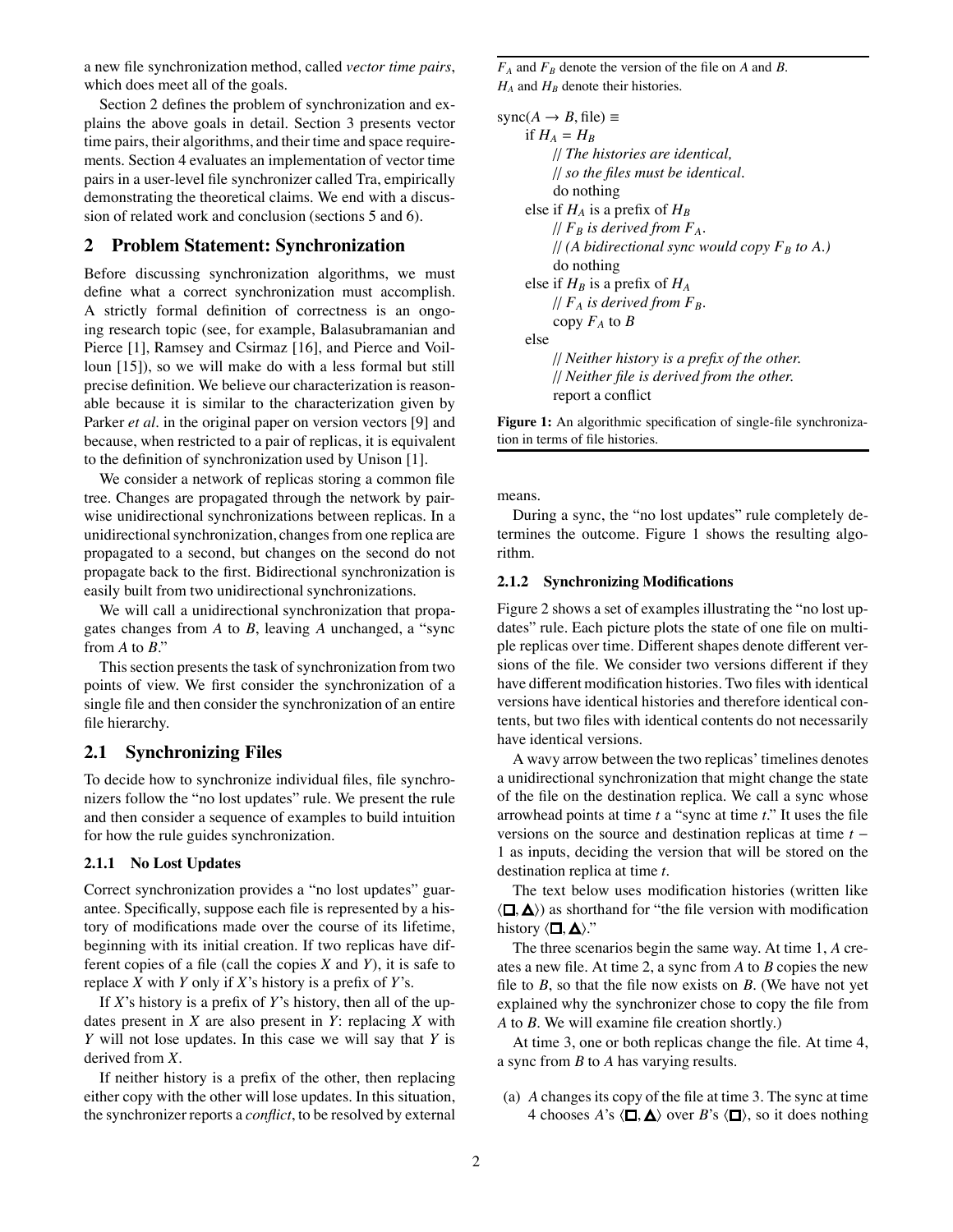

**Figure 2:** The possible outcomes of a sync involving two different versions of a file: do nothing, copy the file, or report a conflict.

(a)  $(b)$  (c)

to A. (A sync in the opposite direction would copy  $\triangle$  to *B*.)

- (b) *B* changes its copy of the file at time 3. The sync at time 4 chooses *B*'s  $\langle \Box, \bigstar \rangle$  over *A*'s  $\langle \Box \rangle$ , so it copies  $\bigstar \to \infty$  *A*.
- (c) Both *A* and *B* change their copies of the file at time 3. The sync at time 4 cannot choose between  $\langle \Box, \triangle \rangle$  and  $\langle \Box, \bigstar \rangle$ , since neither history is a prefix of the other. Instead, it reports a conflict, to be resolved by external means, either automatic or manual.

These three examples illustrate a synchronizer's choice when presented with different versions of a file: do nothing, copy the file, or report a conflict.

It is important to note that although we have shown a global clock marking time on all replicas, the replicas need not share a common clock. Synchronization decisions depend only on the past modification history, not on the exact times of synchronization. Two changes are considered *independent* if neither appears in the modification history of the other. When a synchronization discovers independent changes, it reports a conflict between the two.

#### **2.1.3 Recording Conflict Resolutions**

Once conflicts have been detected and resolved, a file synchronizer should record the resolutions so that if the same situation reoccurs (because the files involved have also propagated to other replicas), the user needn't be bothered again.

Figure 3 illustrates such a situation. The conflict identified between  $\Box$  and  $\Diamond$  at time 4 in (a) might be resolved (manually or by an automated resolver) in favor of  $\Box$  (as in (b)), in favor of  $\Omega$  (as in (c)) or by creating a composite version  $\lozenge$ (as in (d)). No matter what the decision, the syncs at times 5 and 6 should be no-ops: there's nothing new from *A* or from *C*. If the conflict at time 4 is resolved in favor of  $\Box$ , then according to the no lost updates rule, the sync at time 7 should choose  $\triangle$  over  $\square$ . On the other hand, if the conflict at time 4 is resolved in favor of  $\Omega$  or  $\diamondsuit$ , the sync at time 7 should report a conflict: the history of  $\Delta$  is incompatible with both the history of  $\Omega$  and the history of  $\lozenge$ .

We will see later that existing synchronization techniques have no way to recording conflict resolutions, while vector time pairs do.

#### **2.1.4 Synchronizing Creations and Deletions**

A file synchronizer must also be able to synchronize both newly created and deleted files. Figure 4 shows a third set of examples, illustrating possible outcomes when the file exists on only one of the two replicas. Gray shapes denote deleted files.

The scenarios begin as in Figure 2. At time 1, *A* creates a new file. At time 2, a sync from *A* to *B* copies the new file to *B*, so that the file now exists on *B*. At time 3, one of the replicas deletes the file, and the other may change it. At time 4, a sync from *B* to *A* has varying results.

- (a) *A* deletes its copy while *B* does nothing. The second sync chooses *A*'s  $\langle \square, \square \rangle$  over *B*'s  $\langle \square \rangle$ , so it does nothing to *A*. (A sync in the opposite direction would delete  $\Box$  from *B*.)
- (b) *B* deletes its copy while *A* does nothing. The second sync chooses *B*'s  $\langle \Box, \Box \rangle$  over *A*'s  $\langle \Box \rangle$ , so it deletes  $\Box$ from *A*.
- (c) *A* deletes the file while *B* changes the file. The sync cannot choose between  $\langle \Box, \Box \rangle$  and  $\langle \Box, \bigstar \rangle$ , since neither history is a prefix of the other. Instead, it reports a conflict.
- (d) *A* deletes the file while *B* changes the file. The sync cannot choose between  $\langle \Box, \blacktriangle \rangle$  and  $\langle \Box, \Box \rangle$ , since neither history is a prefix of the other. Instead, it reports a conflict.

When a file exists on one replica but not on another, the sync has one more choice: it can create the file on the replica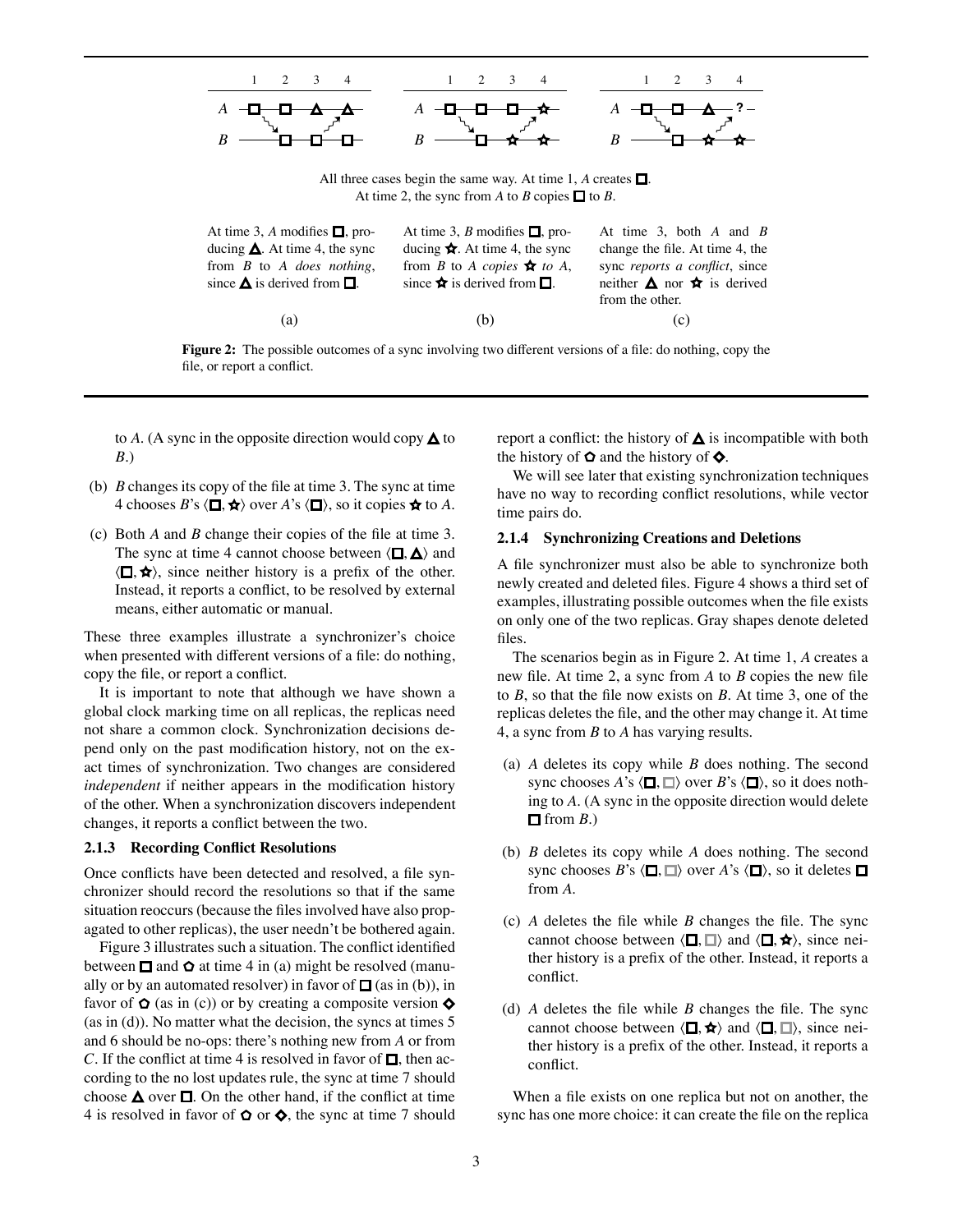

**Figure 3:** Conflict resolutions should "stick" in a synchronizer.

After the sync in (a) at time 4, the sync at time 5 (involving  $\Box$ ) should be a no-op — it should not make any changes and it should not report any conflicts. The sync at time 6 (involving  $\star$ ) is sending ancient data, so it too should be a no-op. Whether there is a conflict in the sync at time 7 (involving  $\triangle$ ) depends on how the conflict at time 4 was resolved. The three possibilities are shown in (b), (c), and (d).

that doesn't have it. The sync from *A* to *B* at time 2 makes this choice in all the examples: the sync chooses  $\vec{A}$ 's  $\langle \blacksquare \rangle$ over  $B$ 's  $\langle \rangle$ , creating  $\Box$  on *B*.

Note the parallels between Figure 2 and Figure 4. In these examples, deletion is treated as just another simple change in the file's modification history. However, always treating deletions like changes can result in unnecessary conflicts, as depicted in Figure 5. The outcome of the deletion scenario (a) is the same as the outcome of the modification analogue (b), but in cases such as (c) and (e), it makes sense to treat deletions as different from changes.

The intuition behind Figure 5 is that *a deleted file should not conflict with an independently created file*. Even though the two operations happened independently, an order can be imposed that does not lose updates. The life of the deleted file version is treated as happening *before* the other version was created.

According to this observation, the outcome of (c) is to choose the new file, while the outcome of the modification analogue (d) is a conflict. Similarly, the outcome of (e) is a deletion notice representing both deleted files, while if we treated the deletions in (e) as simple changes, we would report a conflict as in (f). Reporting a conflict between two deleted files is unnecessary — no matter what, the result is going to be a deleted file.

When a file is deleted, we've assumed that the metadata remains available for use in future synchronizations. In a system where many files are short-lived, the cost of storing metadata for deleted files might be significant. We will examine the storage costs in detail later; using vector time pairs, it is possible to avoid storing any per-deleted-file metadata but still be able to make correct synchronization decisions.

## **2.2 Synchronizing File Trees**

Although synchronizing a single file is certainly subtle, it is not the whole picture. File synchronizers operate on file trees, not just individual files. We want synchronization to require time and effort not worse than manual copying of files. This has two important implications. First, the amount of network bandwidth consumed should be proportional to the amount of changed data, not the entire file tree. Second, the synchronizer should support synchronizations of subtrees and individual files.

#### **2.2.1 Network Bandwidth**

One approach to synchronizing a file tree is to run the perfile synchronization described above for every directory and file in the tree. To do this, metadata must be exchanged for each file in the tree, a waste of bandwidth for the files that have not changed.

In manual synchronization, users select the files to copy, spending network bandwidth only on the files that have changed. An ideal file synchronizer would match this bandwidth goal.

We will see later that syncs using vector time pairs need only exchange metadata for directories and files that have changed, achieving the goal.

#### **2.2.2 Partial Synchronizations**

A user may wish to sync subtrees or single files. For example, maybe the user is not currently interested in certain subtrees. Or maybe the user only wants to copy a single changed file. An ideal file synchronizer would support such cases. In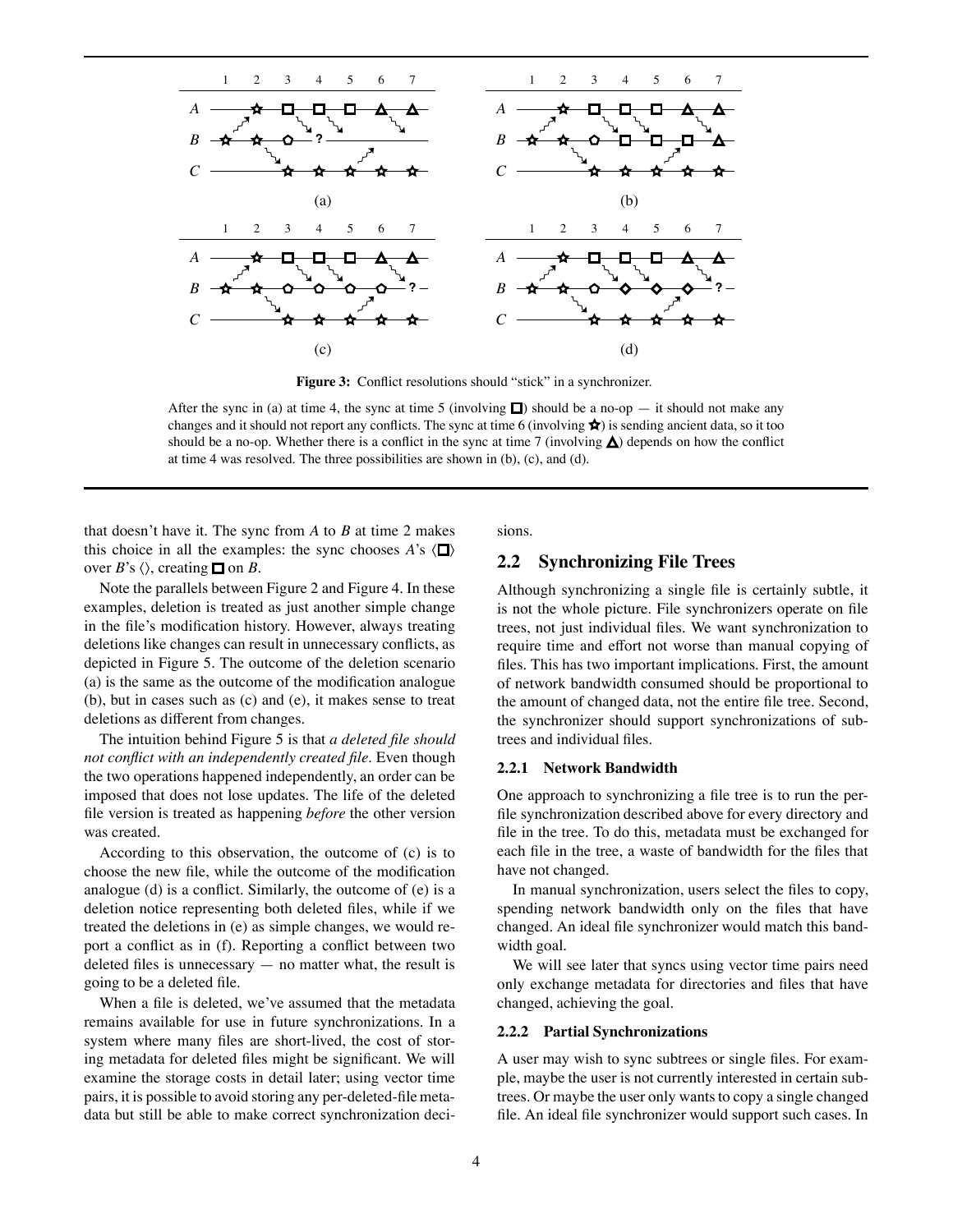

**Figure 4:** Three possible outcomes of a sync in which the file exists only on one computer: do nothing, delete the file, or report a conflict. Note the similarity to Figure 2. As far as synchronization is concerned, deletion is just another kind of change. The fourth possible outcome, create the file, is illustrated by the sync at time 2 in all the examples.

the case of an explicit list of files, it could be used in the same way that rcp or scp is used today.

This goal interacts in unexpected ways with the goal of using a minimal amount of network bandwidth. Some current synchronizers use heuristics to reduce the network bandwidth costs, but the heuristics fail to accommodate partial synchronizations.

### **2.3 Goals Revisited**

This section has expanded on the goals for an ideal file synchronizer set forth in the introduction.

- 1. *Impose no restrictions or requirements on the synchronization patterns between computers.* We have implicitly assumed that the communication pattern between replicas is unrestricted. As discussed in section 5, some systems must restrict the communication pattern in order to achieve the next goal.
- 2. *Detect all conflicts without any false positives.*

Detecting conflicts is useful only if there are few false positives. False positives decrease the user's confidence in the reported conflicts, making him more likely to ignore a real conflict and lose data. An ideal synchronizer must record conflict resolutions in order to avoid false positives.

3. *Propagate file deletions without wasting space remembering files that once existed.*

A synchronizer must be able to decide whether a file version on one replica has been deleted from or never existed on another replica. For some usage patterns, keeping information about every file that has ever existed on a replica is impractical. An ideal synchronizer must be able to make these decisions but also limit the metadata storage devoted to deleted files.

4. *Identify the set of files di*ff*ering between two computers using network bandwidth proportional to the size of the set.*

A naive synchronizer could run a synchronization for every file on the two computers, but this would require bandwidth proportional to the size of the entire file system. An ideal synchronizer would quickly determine the set of files that differ between the two computers, using network bandwidth proportional to the size of that set rather than the entire file system.

5. *Support partial synchronizations restricted to subtrees of the file system.*

A naive synchronizer can easily do this: it would run a synchronization for every file in the specified subtree. As synchronizers work to achieve the previous goal, they sometimes lose the ability to support this one.

This is not an exhaustive list of good synchronizer features, but it does cover the important basics. Other desirable features might include the ability to support read-only replicas or partial replicas.

## **3 Vector Time Pair Algorithm**

Existing synchronizers cannot deliver all of the goals we have laid out. We present a new synchronization method, *vector time pairs*, which can. In this section we introduce vector time pairs as a refinement of the current de facto synchronization method, version vectors, and then examine the synchronization algorithms using them.

## **3.1 Version Vectors**

The main problem a file synchronizer must address is how to keep enough information about file modification histories in order to compare two histories and apply the "no lost updates" decision rule.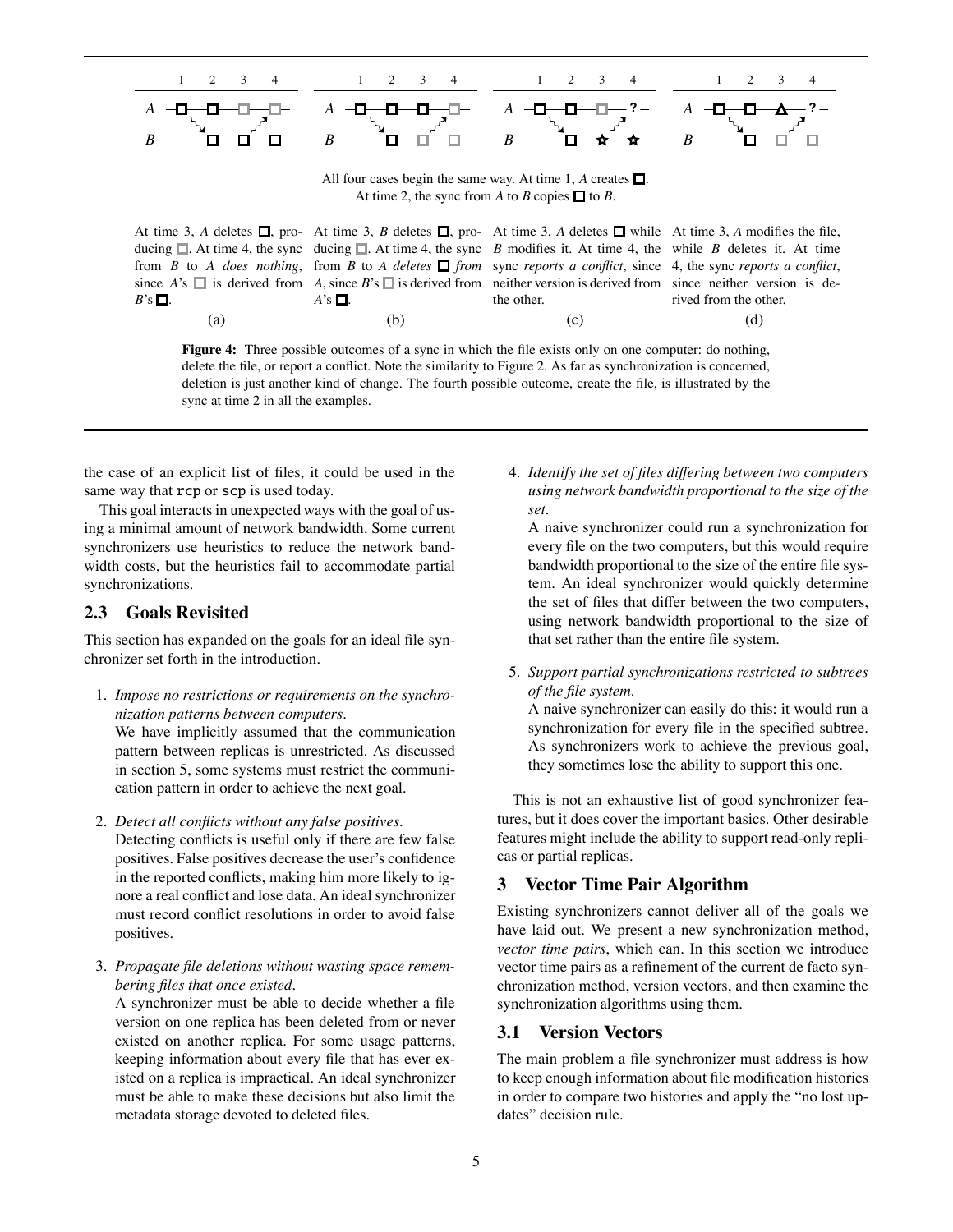

**Figure 5:** Corner cases when it makes sense to treat deletion differently from changes. Usually deletions (as in (a)) can be treated as changes (as in (b)). When the two file versions were created independently and one or both of them is deleted, the synchronization can be carried out without reporting a conflict and without losing updates. Memory of the deleted versions lives on in the local replica's per-file metadata. The result is successful synchronization in cases (such as (c) or (e)) where treating deletion as changes would have reported conflicts (such as (d) and  $(f)$ ). The wisdom of the new rule is most clear in case (e). Treating deletions as changes would report a conflict as in  $(f)$ , but there is little sense to reporting a conflict between two deleted files: for most purposes, one deleted file is the same as another. Instead, the synchronization remembers both versions in the replica's metadata for that file.



**Figure 6:** Naming of file versions using the place and time they they were created. (a) shows the scenario in the usual notation; (b) shows the naming. Since any version at time  $t$  on a given computer necessarily includes knowledge of versions at previous times on that same computer, the modification history  $\langle A_1, B_3, A_5 \rangle$  can be summarized by the version vector  $\{A \mapsto 5, B \mapsto 3\}.$ 

 $F_A$  and  $F_B$  denote the version of the file on *A* and *B*. **m***<sup>A</sup>* and **m***<sup>B</sup>* denote their version vectors (vector modification times).

 $sync(A \rightarrow B, file) \equiv$ if  $m_A \le m_B$  $//$   $F_B$  *is the same as or derived from*  $F_A$ . do nothing else if  $\mathbf{m}_B \leq \mathbf{m}_A$  $//$   $F_A$  *is derived from*  $F_B$ . copy  $F_A$  to  $B$ else // *Neither file is derived from the other.* report a conflict

**Figure 7:** Single-file synchronization using version vectors.

Version vectors [9] are one solution to this problem. Suppose we name a version by when and where it was created. For example, in Figure 6(a),  $\triangle$  has version  $A_5$ , and the modification history of  $\triangle$  is  $\langle A_1, B_3, A_5 \rangle$ . We can simplify the history by noting that if  $A_n$  is present in the history, then all distinct versions of the form  $A_m$  for  $m < n$  must also be present in the history. In this example, the presence of *A*<sup>5</sup> in the history implies the presence of *A*1. (It would also imply the presence of *A*2, *A*3, or *A*<sup>4</sup> if a new version had been created at one of those times.) We can then summarize the history as a vector with one entry for each replica; the entry contains the local time (local event counter) of the last modification made on that replica. Rather than define that (say) *A*'s version is the first entry in the vector and *B*'s version is the second, it is convenient to write version vectors as maps from replicas to their entries. For example,  $\langle A_1, B_3, A_5 \rangle$  is summarized as  ${A \mapsto 5, B \mapsto 3}$ . To compare histories represented by version vectors **u** and **v**:

- 1. If the vectors are identical, so are the histories.
- 2. If all elements in **u** are less than or equal to the corre-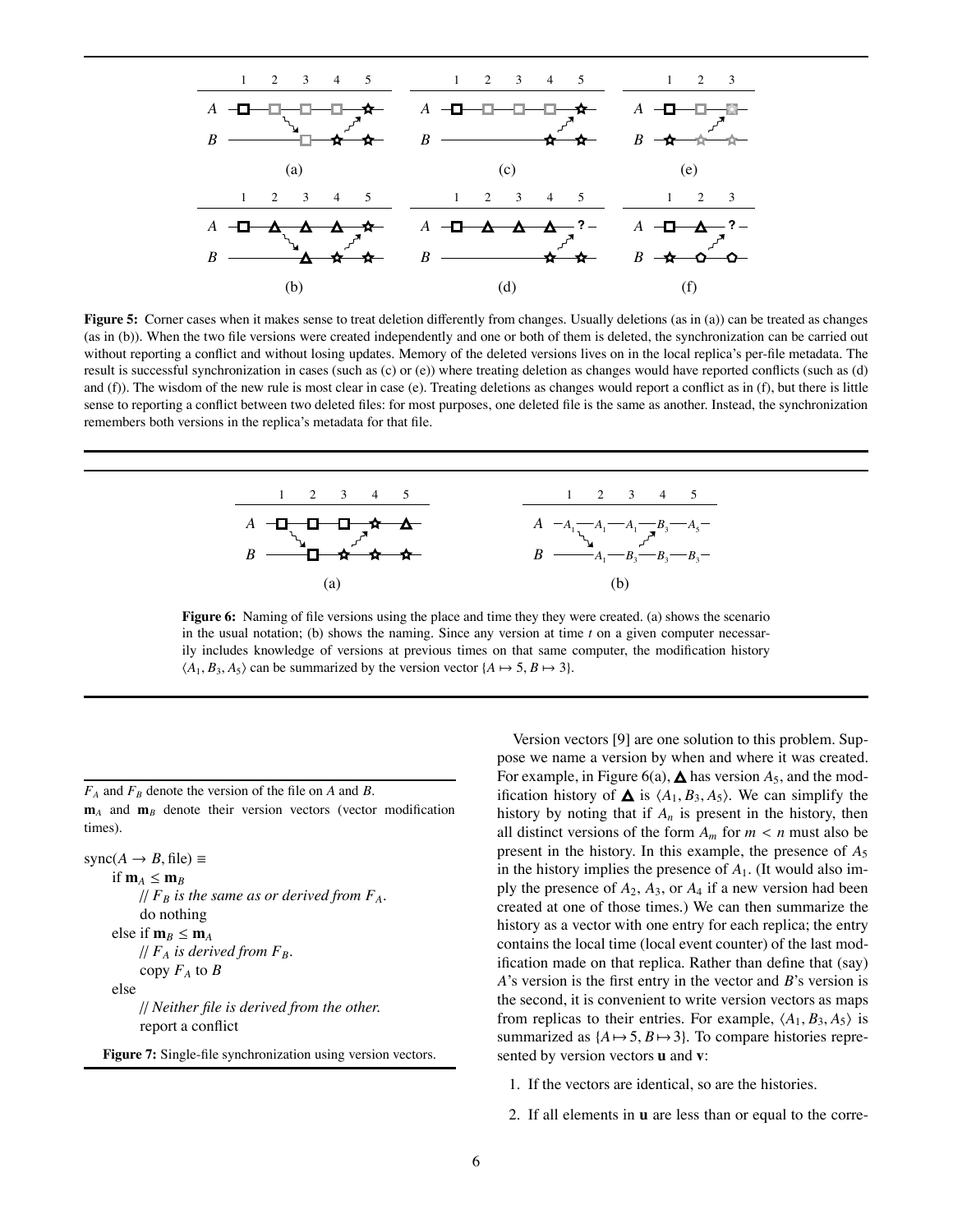

**Figure 8:** Graphical depiction of the vector modification time (dark gray) and the vector synchronization time (dark and light gray) of the file version on replica *C* at time 5. The modification time (dark gray area) is the minimal vector time containing  $C_5$ 's modification history. The synchronization time (dark and light gray area combined) is the set of times and places in the system such that if a modification had occurred then and there, that modification would be present in  $C_5$ 's modification history. The modification time is always contained in the synchronization time. Their difference (the light gray area) is known to be modification-free: the file was stored at those times on those replicas on its way to  $C_5$ , but it was passed along without modification.

 $F_A$  and  $F_B$  denote the version of the file on *A* and *B*. **m**<sub>*A*</sub> and **m**<sub>*B*</sub> denote their vector modification times.  $s_A$  and  $s_B$  denote their vector synchronization times.

 $sync(A \rightarrow B, file) \equiv$ if  $\mathbf{m}_A \leq \mathbf{s}_B$  $\frac{1}{F_B}$  *is the same as or derived from*  $F_A$ . do nothing else if  $\mathbf{m}_B \leq \mathbf{s}_A$  $// F_A$  *is derived from*  $F_B$ . copy  $F_A$  to  $B$ else // *Neither file is derived from the other.* report a conflict **Figure 9:** Single-file synchronization using vector time pairs.

sponding elements in **v**, then the history represented by **u** is a prefix of the history represented by **v**.

- 3. If all elements in **v** are less than or equal to the corresponding elements in **u**, then the history represented by **v** is a prefix of the history represented by **u**.
- 4. Otherwise, neither history is a prefix of the other.

Inserting the version vector comparisons into the prototype sync algorithm (Figure 1) yields the algorithm in Figure 7.

A version vector is a vector time [3, 11, 12, 18] tracking the file's modification history, a vector modification time.

### **3.2 Vector Time Pairs**

A *vector time pair* augments the vector modification time with a vector synchronization time. Just as the vector modification time summarizes the modification events in the life of a file, the vector synchronization time summarizes the synchronization events in the life of a file. Informally, the

modification time tracks "which version we have," while the synchronization time tracks "how much we know" about the file. For example, in the scenario depicted in Figure 8, the version stored on replica *C* at time 5 has modification time  $\{A \mapsto 1, B \mapsto 4\}$  and synchronization time  ${A \mapsto 2, B \mapsto 4, C \mapsto 5}$ . From the two times, we can deduce that there was no change to the file at  $B_3$ , or anywhere else in the light gray area in the figure.

Because we know that nothing happened to a file between its modification time and the synchronization time,  $\mathbf{m}_A \leq \mathbf{m}_B$  if and only if  $\mathbf{m}_A \leq \mathbf{s}_B$ . (One direction follows from the fact that  $\mathbf{m}_B \leq \mathbf{s}_B$ . The other direction follows from the fact that all modification events in  $s_B$  are contained in  $\mathbf{m}_B$ , as discussed in the previous section.) Because the two comparisons are equivalent, we can replace  $\mathbf{m}_A \leq \mathbf{m}_B$  in the version vector algorithm with the  $m_A \leq s_B$ , yielding the algorithm shown in Figure 9. Intuitively, the comparison  $\mathbf{m}_A \leq \mathbf{m}_B$  asks "does *B*'s version have all the changes present in *A*'s version?"; the comparison  $m_A \le s_B$  asks "is *B* aware of all the changes present in *A*'s version?" or more simply "is *B* up-to-date with respect to *A*?".

Comparing the synchronization time from one replica against the modification time from a second checks whether the first replica knows about the modification events present on the second. This reasoning process — comparing what one replica would know against what another replica has is the important operation enabled by keeping both vectors. This operation is sufficient for determining synchronization outcomes and is the reason that vector time pairs can achieve the synchronization goals that version vectors alone cannot.

We will see later in this section that keeping the extra vector time enables storage optimizations that make the metadata storage cost for vector time pairs *less* than the cost for version vectors.

## **3.3 Single File Synchronization**

We presented the basic single file synchronization algorithm for vector time pairs above. We must still consider how the algorithm records conflict resolutions and handles deletions and file creations.

#### **3.3.1 Recording Conflict Resolutions**

Figure 3 showed three cases in which the choice of conflict resolution determines the result of future synchronizations. Vector time pairs make it easy to get each of the results:

- To choose  $\Box$ , use  $\Box$ 's modification time  $\{A \mapsto 3\}$  $({A \mapsto 3, B \mapsto 1},$  compressed).
- To choose  $\Omega$ , use  $\Omega$ 's modification time {*B* $\mapsto$ 3}.
- To create a new version  $\Diamond$  derived from both, set the modification time to  ${B \mapsto 4}$  ( ${A \mapsto 1, B \mapsto 4}$ , compressed).

In all three cases, set the sync time of the new version to be the element-wise maximum of the sync times of the versions involved in the sync:  ${A \mapsto 3, B \mapsto 4}$ . The syncs at time 5 and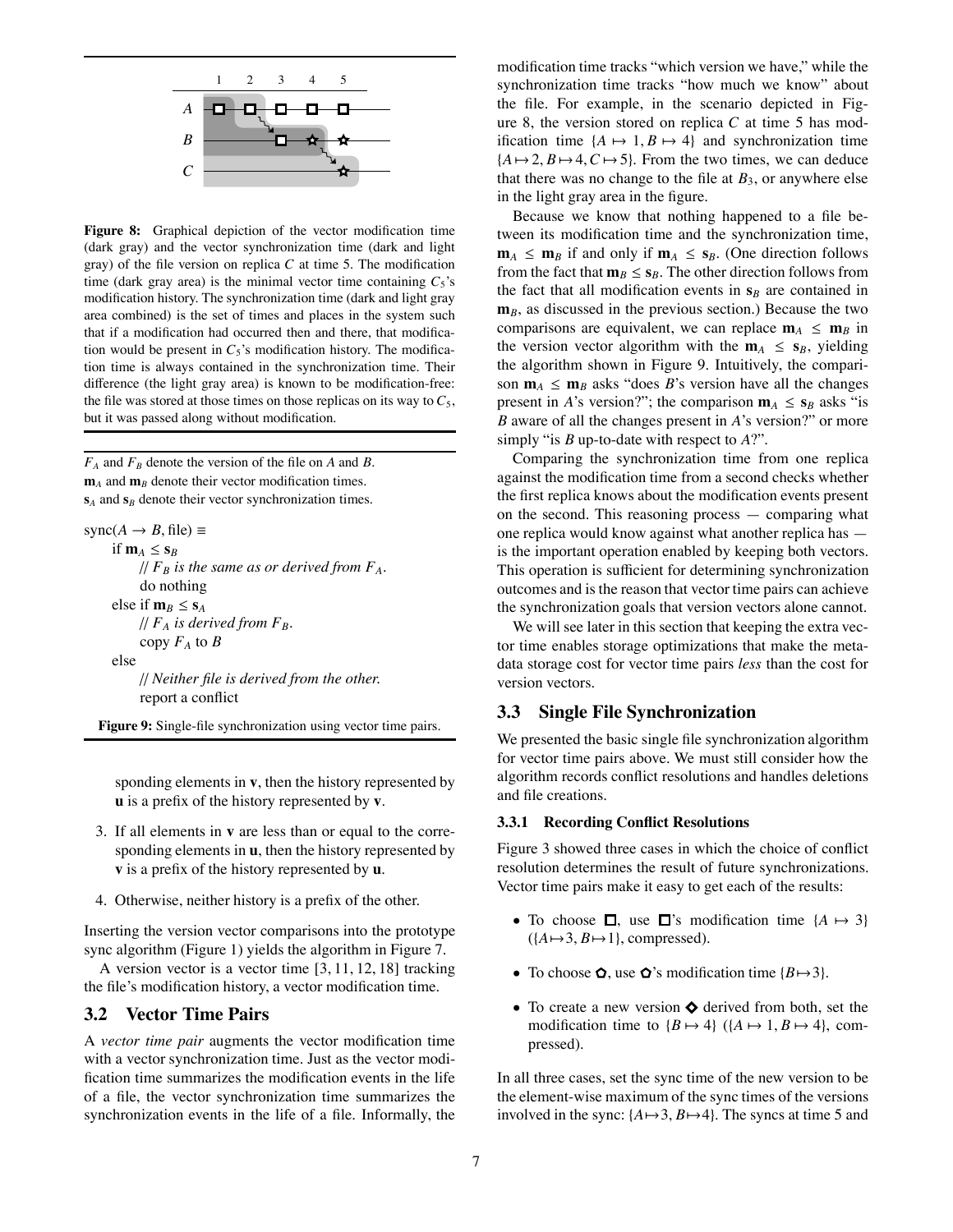*FA* denotes the version of the file on *A*. The corresponding file  $F_B$  does not exist on *B*.  **denotes the vector modification time of**  $F<sub>A</sub>$ **.**  $c_A$  denotes the (scalar) creation time of  $F_A$ .  $s_A$  and  $s_B$  denote the vector synchronization times of  $F_A$  and  $F_B$ .

 $sync(A \rightarrow B, file) \equiv$ if  $m_A \leq s_B$ // *The deleted*  $F_B$  was derived from  $F_A$ .  $\frac{1}{2}$  (sync( $B \rightarrow A$ , file) *would delete*  $F_A$ .) do nothing else if  $c_A \nleq s_B$  $\frac{1}{F}$  *F<sub>B</sub>* and  $F_A$  were created independently.  $\frac{1}{2}$  (sync( $B \rightarrow A$ , file) *would do nothing*.) copy  $F_A$  to  $B$ else  $\frac{1}{F_B}$  and  $F_A$  were derived from the same // *initial file, but they diverged.* report a conflict

**Figure 10:** Synchronization of deleted files using vector time pairs. The synchronization does not report conflicts between independently created files when at least one of them has already been deleted.

time 6 will be no-ops because both  $\Box$  and  $\star$  have modification times ( ${A \mapsto 3}$  and  ${B \mapsto 1}$ ) less than this sync time. The sync at time 7 will proceed without conflict only if the sync at time 4 chooses  $\Box$ :  $\Box$ 's modification time ({ $A \mapsto 3$ }) is less than or equal to the sync time of  $\triangle$  at  $A_6$  ({ $A \mapsto 6$ ,  $B \mapsto 1$ }), but  $\bullet$ 's and  $\bullet$ 's modification times ({*B* $\mapsto$ 3} and {*A* $\mapsto$ 3, *B* $\mapsto$ 4}) are not.

Setting the sync time this way records that replica *B* is aware of the updates present in the conflicting versions, even if the conflict resolution has explicitly chosen to discard some of them (as in (a) and (b)). A single version vector per file is not enough state to provide this property.

#### **3.3.2 Synchronizing Deletions**

Recall from section 2.1.4 that deletions are treated as similar but not identical to modifications. It is easy to change the single-file sync algorithm to accommodate the differences. We track each existing file's creation time in addition to its vector time pair. (The creation time is the first element in the file's modification history.) Figure 10 shows the details. Having the creation time  $c_A$  lets the algorithm decide whether *B* has ever had a file related to  $F_A$ . If not, the two are independent, and following the new rule, the situation is treated like *FA* being derived from *B*'s deleted version.

As an added benefit, the only metadata about the deleted file that the new algorithm uses is its synchronization time. When the synchronizer notices that a file has been deleted on the local replica, it creates a deletion notice with the file's current synchronization time, but *without* the file's modification or creation times (these are only used for existing files).

After discussing synchronization times for directories and

The sync is considering a single directory that exists on *A* and *B*.  $\mathbf{m}_A$  and  $\mathbf{m}_B$  denote their vector modification times.  $s_A$  and  $s_B$  denote their vector synchronization times.

```
sync(A \rightarrow B, dir) \equivif \mathbf{m}_A \leq \mathbf{s}_B// B already has all the changes present in A's tree.
      do nothing
else
      // Recurse into the tree.
      for each child in dir
           sync(A \rightarrow B, child)Figure 11: Directory synchronization using vector time pairs.
```
optimizations for storing synchronization times below, we will see that storing these deletion notices has no cost at all — the deletion notice is effectively absorbed into the parent directory's metadata.

## **3.4 Synchronizing File Trees**

We noted earlier that a synchronizer could handle file trees by running the single-file algorithm for every file and directory in the tree. Vector time pairs enable important optimizations over this naive implementation.

#### **3.4.1 Network Bandwidth**

As discussed in section 2.2.1, we would like synchronizations to require network bandwidth proportional to the set of changed files rather than the entire file system. We can do this with vector time pairs by assigning a synchronization and modification time to directories as well as files. The vector synchronization time of a directory is the element-wise *minimum* of the synchronization times of its children. The modification time of a directory is the element-wise *maximum* of the modification times of its children. Figure 11 shows the sync algorithm for directories. When a directory's modification time on *A* is less than or equal to its synchronization time on *B*, all the changes present in the tree on *A* must also be present in the tree on *B*, so the tree can be skipped.

#### **3.4.2 Partial Synchronizations**

Vector time pairs can accommodate partial synchronizations by simply running the synchronization algorithm on the roots of the subtrees to be synchronized rather than on the main file system root. Figure 12 demonstrates why this approach can coexist with the network bandwidth savings discussed above. A partially synchronized directory has a modification time that, for some elements, is greater than the synchronization time. This reflects the fact that while there are some modifications from particular times present in the subtree, modifications made at the same time to other files in the subtree may not be present.

## **3.5 Metadata Storage Costs**

We now consider the storage cost associated with vector time pairs. It is an important implementation detail, and the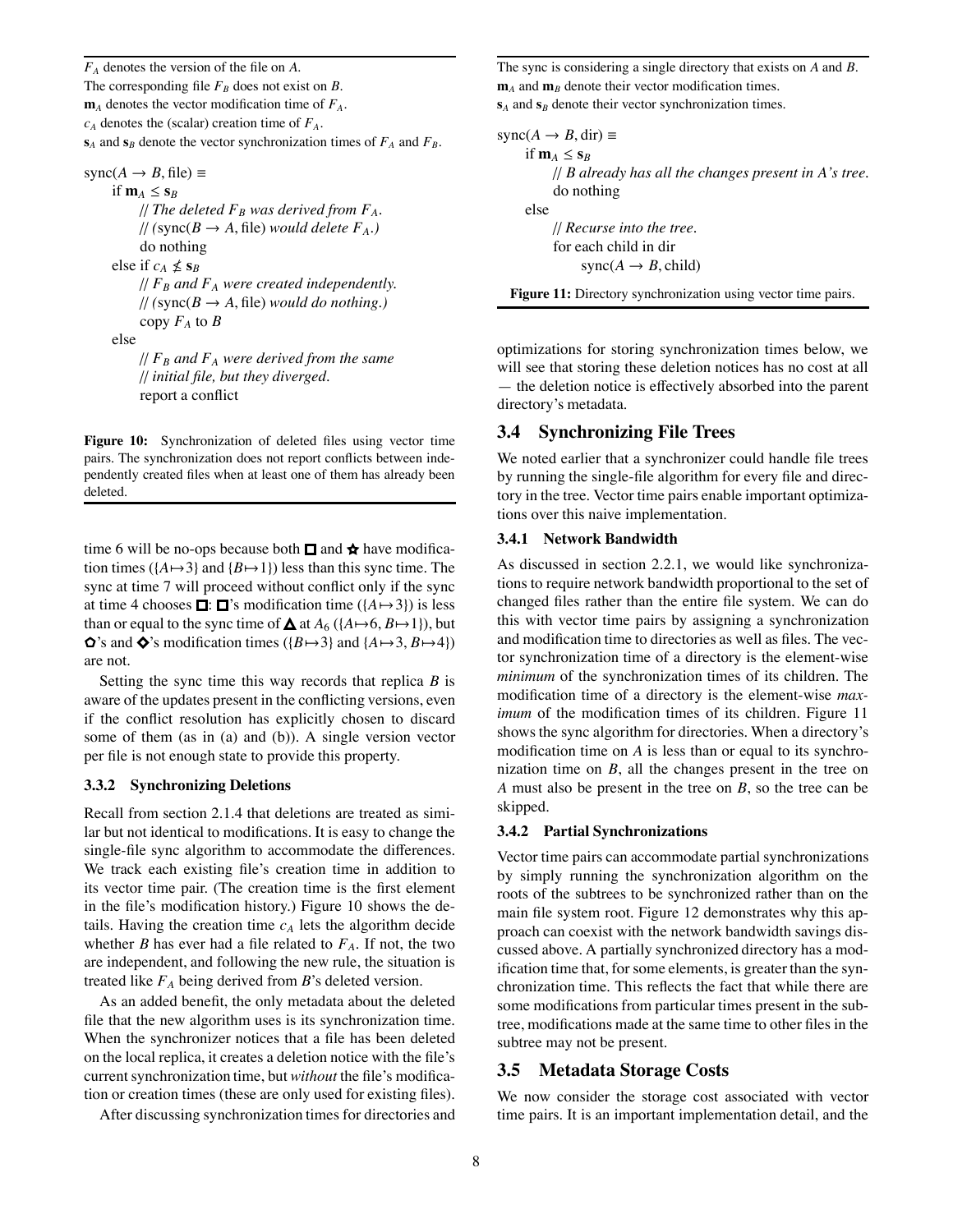

**Figure 12:** The effect of partial synchronizations on the vector time pair for a directory. *A* creates two different files *x* and *y* in the directory *d* at time *A*1. A partial sync copies *x* to replica *B*, and another partial sync copies *y* to replica *C*. The vector synchronization time for *d* is defined as the elementwise minimum of the vector synchronization times of *d*'s children; in this case, {}. The vector modification time for *d* is defined as the elementwise maximum of the vector modification times of *d*'s children; in this case,  $\{A \mapsto 1\}$ . The fact that the modification time for *d* is *not* less than the synchronization time for *d* indicates that *d* is only partially synchronized. In contrast, version vectors cannot express this situation, so they cannot be used to determine quickly which subtrees are up-to-date and need not be examined further.

optimizations here directly affect the storage required for metadata about deleted files.

In a system with *D* directories and *F* files shared across *R* replicas, the base cost of storing vector time pairs for a single replica is  $O(R \cdot (D+F))$ . Two optimizations effectively eliminate the need to store vectors for the files in system, bringing the cost down to  $O(RD+F)$ , where *D* is the number of directories in the tree. One optimization applies specifically to synchronization times; the other applies specifically to modification times.

We assume that the underlying vector representation omits zero entries, as we have done in this paper. That is, we assume that it is cheaper to store  ${A \mapsto 3}$  (implicitly  ${A \mapsto 3, B \mapsto 0}$  than to store  ${A \mapsto 3, B \mapsto 1}$ .

#### **3.5.1 Encoding Synchronization Times**

The first optimization comes from the observation that, by definition, vector synchronization times are monotonically increasing along each path in the file system. For a given file or directory, we need to store only the vector difference between the file's or directory's vector synchronization time and its parent directory's vector synchronization time.

For most synchronization patterns, these differences will be zero vectors. To see why, suppose that syncs always successfully synchronize the entire file system. The synchronization histories (and thus the synchronization times) for all files and directories in the system will be identical. Now suppose that the synchronization times have diverged, and there are many different synchronization times on a particular replica. Once that replica has synchronized its entire file system with each of the other replicas, directly or indirectly, all files and directories on the replica will be equally up-todate and thus have identical synchronization times. Regular

partial synchronizations of entire subtrees will have the same unifying effect on those subtrees, so even if full synchronizations are rare, partial synchronizations might focus on large trees like /usr/local, /home/you, or C:\My Documents, having a similar effect: there will only be a small number of unique synchronization times on the replica, one for each separately synchronized subtree. Thus the differences are zero vectors, requiring almost no storage.

This same argument explains why deletion notices (described earlier) require no storage. After the synchronizer has scanned a directory containing a recently deleted file, the directory and the deleted file will have the same synchronization time. Since the synchronization time is the only metadata associated with a deletion notice, the deletion notice (including the deleted file's name!) can be thrown away. If information about an unknown file is ever needed, the deletion notice can be reconstructed using the parent directory's current synchronization time.

If there are *S* unique synchronization times throughout the tree, the optimization reduces the total storage cost of the synchronization times from  $O(R \cdot (D+F))$  to  $O(RS + (D+F))$ . (The extra  $D+F$  is a constant amount of space to store the zero for each file.)

#### **3.5.2 Encoding Modification Times**

The second optimization comes from the observation that modification times can often be reduced to scalars without changing the result of comparisons.

In the synchronization algorithms (see Figures 9 and 11), vector modification times only appear in expressions of the form  $m \leq s$ . The last element in the file's modification history sequence determines the result of the comparison. For example, if the change  $A_5$  is made to a file version with his-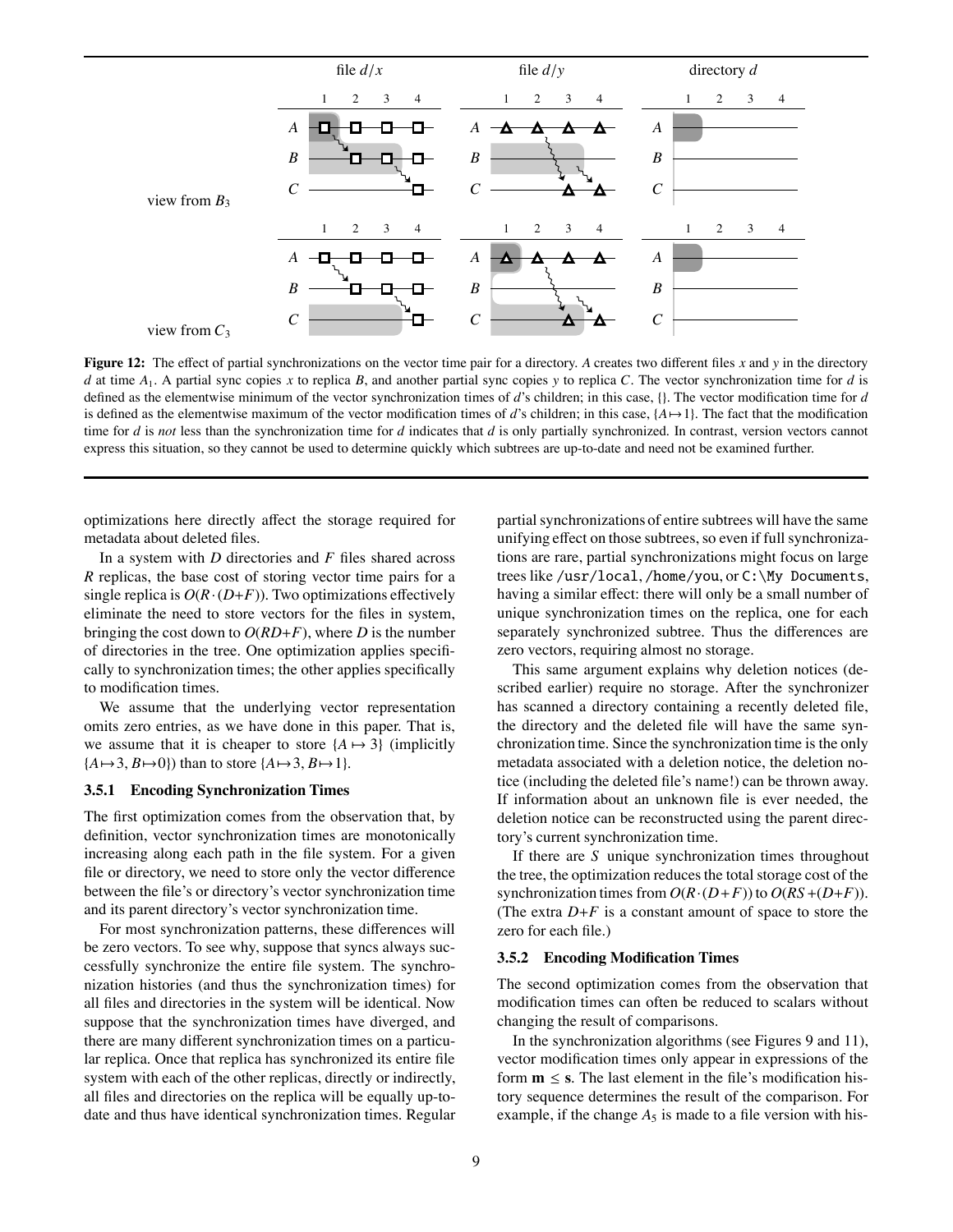|             | Time(s) |      |          |         |        |
|-------------|---------|------|----------|---------|--------|
|             | CODV    | nop  | change 1 | change* | remove |
| $100$ Mb/s  |         |      |          |         |        |
| Tra         | 88.20   | 2.59 | 2.32     | 70.20   | 9.61   |
| Rsync       | 34.73   | 2.45 | 2.34     | 41.98   | 0.81   |
| Unison      | 67.86   | 2.05 | 2.67     | 140.60  | 9.61   |
| $1000$ Mb/s |         |      |          |         |        |
| Tra         | 61.14   | 1.69 | 4.67     | 49.86   | 6.45   |
| Rsync       | 28.65   | 1.81 | 1.97     | 38.50   | 0.94   |
| Unison      | 41 47   | 1.82 | 1.52     | 108.92  | 8.88   |

**Figure 13:** Raw performance comparison between Tra, Rsync, and Unison. Tra performs competitively with Rsync and Unison, except for copy, where Tra does not pipeline enough RPCs.

tory  $\langle A_1, B_3 \rangle$ , there will never be a replica that knows about  $A_5$  but not about  $A_1$  and  $B_3$ . That is, a synchronization history for any version of this file either will not include *A*<sup>5</sup> or will include all of *A*1, *B*3, and *A*5. Therefore, using a modification time of  ${A \mapsto 5}$  will have the same effect in future synchronizations as using the true modification time  ${A \mapsto 5, B \mapsto 3}.$ 

This optimization does not apply to directories. Because a directory's modification time is the element-wise maximum of the modification times of its children, we cannot identify a "last change," the presence of which implies the presence of all the other changes. Put another way, the optimization depends on the fact that changes in the history of a file are necessarily sequenced while changes to a directory are not.

The optimization therefore reduces the total storage cost of the modification times from  $O(R(D+F))$  to  $O(RD+F)$ .

#### **3.5.3 Storage Summary**

With these two simple optimizations, the storage cost of vector time pairs reduces from  $O(R(D+F))$  to  $O(RD+RS+F)$ , where *S* is the number of different subtrees that have only been partially synchronized. Since we expect *S* to be (much) smaller than the total number of directories, this is just  $O(RD+F)$ . In contrast, version vectors require  $O(R \cdot F)$  space unless global coordination algorithms are used.

In most situations, the number of files will be much larger than the number of directories. We inspected some arbitrarily chosen large file trees — a Linux kernel tree, a TeX distribution, our own home directories, and two Windows installations — and found that the ratio of files to directories ranged between 10x and 30x.

#### **4 Tra: Experience with Vector Time Pairs**

We have implemented vector time pairs in a file synchronizer called Tra. In this section we describe the implementation of Tra and then evaluate the implementation against other file synchronizers and theoretical predictions from the analysis in the previous sections.

### **4.1 Implementation**

A complete description of Tra or any file synchronizer is outside the scope of this paper [8]. There are many important details that must be considered carefully in order to ensure consistency between the vector time pair database and the local file system. There are also interesting user interface questions, such as how to present and resolve conflicts, how to specify partial synchronizations, and how to report the synchronization status. In this section we describe only enough about Tra to understand the performance results in the next section.

Tra is implemented as three programs communicating via RPC. The main program, tra, coordinates the sync. Using ssh, it starts a trasrv slave programs on the two replicas involved in the sync and then uses RPCs to inspect the two replicas and run sync operations. In order to have many RPCs in flight and thus use the network well, tra is structured as a large number of worker threads each directing the synchronization of a single file or directory.

Each trasrv scans the local file system for changes at startup, using system-dependent file generation numbers and modification times to decide when a file has changed. (For systems on which this is unreliable, trasrv can be configured to compare the cryptographic checksums of each file with its last known checksum in order to detect changes.)

The vector time pairs for local files are stored in a custom hierarchical database. The database uses write-ahead logging to ensure consistency even in the face of crashes. The database access code compresses vector time pairs (as described in section 3.5) and removes deletion notices (as described in section 3.3.2) when storing them, but provides uncompressed vector time pairs to and recreates deletion notices for the rest of the system. Because these operations require only local knowledge, the main code and the protocol are not complicated by the details of vector time pair compression or deletion notice reclamation.

When copying files, Tra uses an algorithm similar to Rsync's to avoid needlessly transferring common file segments. Tra runs the algorithm over RPCs. Rsync is a bulk copy program rather than a file synchronizer, so it can avoid using RPCs, instead treating the network connection as two unidirectional bulk data transfers [19].

#### **4.2 Evaluation**

We evaluate Tra in two ways. First, we compare its raw speed against that of Rsync and Unison, as a sanity check that the implementation is reasonably efficient. Because Rsync doesn't suffer from RPC round-trip times and also doesn't have to maintain any metadata about the files, Rsync's performance represents an unachievable lower bound for Tra and Unison.

Second, we run Tra on workloads designed to demonstrate the asymptotic behaviors promised in section  $3<sup>1</sup>$ 

<sup>&</sup>lt;sup>1</sup>Ideally, we would like to run Rumor on the same workloads, but Rumor has not been maintained for a number of years and is written in a pre-standard dialect of C++. Even after we fixed the compilation errors due to changes in the C++ language, Rumor failed to run except on trivial test cases, presumably due to changes in the semantics of the various C++ libraries.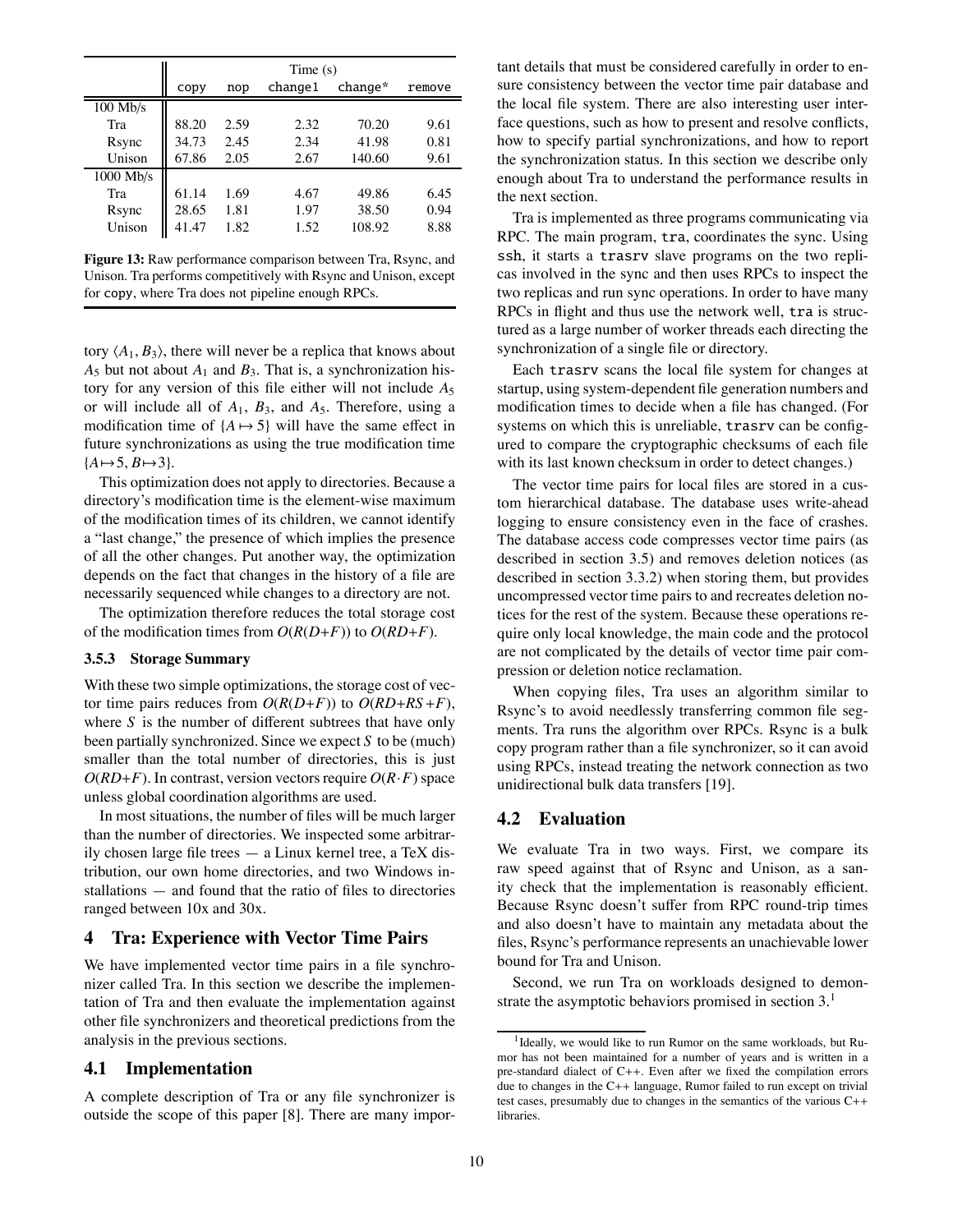

**Figure 14:** Elapsed time and RPC counts for syncing an *N*-megabyte file tree in full and also for syncing the tree when only 256 files in one directory have changed. The times for both cases are linear due to the time required to scan the file system for changes, but the RPC counts for the single changed directory case grow with the depth of the directory, log *N* in this case.

#### **4.2.1 Comparison: Rsync, Unison, and Tra**

To check the efficiency of the implementation, we compare Tra against Rsync and Unison for a few demonstrative workloads:

- copy Copy a large newly created tree (Linux 2.6.5 kernel source) from one replica to another. The tree comprises 932 directories and 15,193 text files, a total of 217 megabytes of data.
- nop After executing copy, sync again. Since the two replicas are identical, the sync is a no-op.
- change1 After executing copy, change a single file on one replica and then sync, causing the change to be propagated.
- change\* After executing copy, append a newline to to every file in the source tree and then sync, causing the changes to be propagated.
- remove After executing copy, remove the tree from one replica and then sync, causing removal on the other replica.

We run each workload on two different machine pairs, one connected by 100Mb/s ethernet and one connected by 1Gb/s ethernet. We report the elapsed time for each workload.

All three programs are configured to use ssh to communicate between replicas. We patched ssh to set the TCP NODELAY option to disable Nagle's algorithm (by default, ssh does this only for sessions using pseudoterminals). Figure 13 shows the results.

In contrast to Tra and Unison, Rsync uses a natural pipelining by avoiding the use of RPCs, resulting in higher throughput when large data transfers are involved as in copy and change\*. Tra and Unison take longer to run remove because they must update all their database entries. Tra takes longer to run the change1 test because walking down the tree to a leaf node requires syncing all the siblings of the path as well. The Linux tree is short and fat, not such a good case for Tra.

#### **4.2.2 Asymptotic behavior of Tra**

To check that the asymptotic behaviors of the implementation match the behaviors promised in section 3, we run Tra on a series of workloads designed to demonstrate these behaviors. We use the same machine and network setup as in the previous section. Since we will be varying the size of the file tree, we use an automatically-generated file set. Specifically, when we want an *N*-megabyte file tree we use a balanced binary tree of height  $\lceil \log_2 N \rceil$  with *N* leaf directories, each containing 256 four-kilobyte files with random binary contents.

#### **Time**

Section 2.2.1 argued that syncs using vector time pairs only need to use network bandwidth to discuss directories along the path to changed files. To test this, we measure the elapsed time and number of RPCs required to copy an *N*-megabyte file tree from one replica to another, as well as the elapsed time and number of RPCs required to synchronize the same tree after changing all 256 files in one leaf directory. The tests were run between two computers connected via 1Gb/s ethernet.

Figure 14 shows the results. The time required to synchronize the tree when all files need copying is linear in the size of the tree, as is the RPC count.

The time required to synchronize the tree when only one directory's files need copying is still linear in the size of the tree, because the tree must still be scanned in full by the local trasrv to determine which files have changed since the last scan. The RPC count grows with the depth of the changed leaf directory, log *N*. The sync requires 6 RPCs to handle each directory along the path to the changed leaf directory. (The other approximately 3000 RPCs copy the megabyte of data.) This matches the analysis in section  $2.2.1$  — the sync does not recurse into unchanged subtrees.

The overall performance of a sync could be made sublinear by concentrating on the local trasrv scan; for example, file system support for quickly determining files and directories changed since a given local time would suffice. Even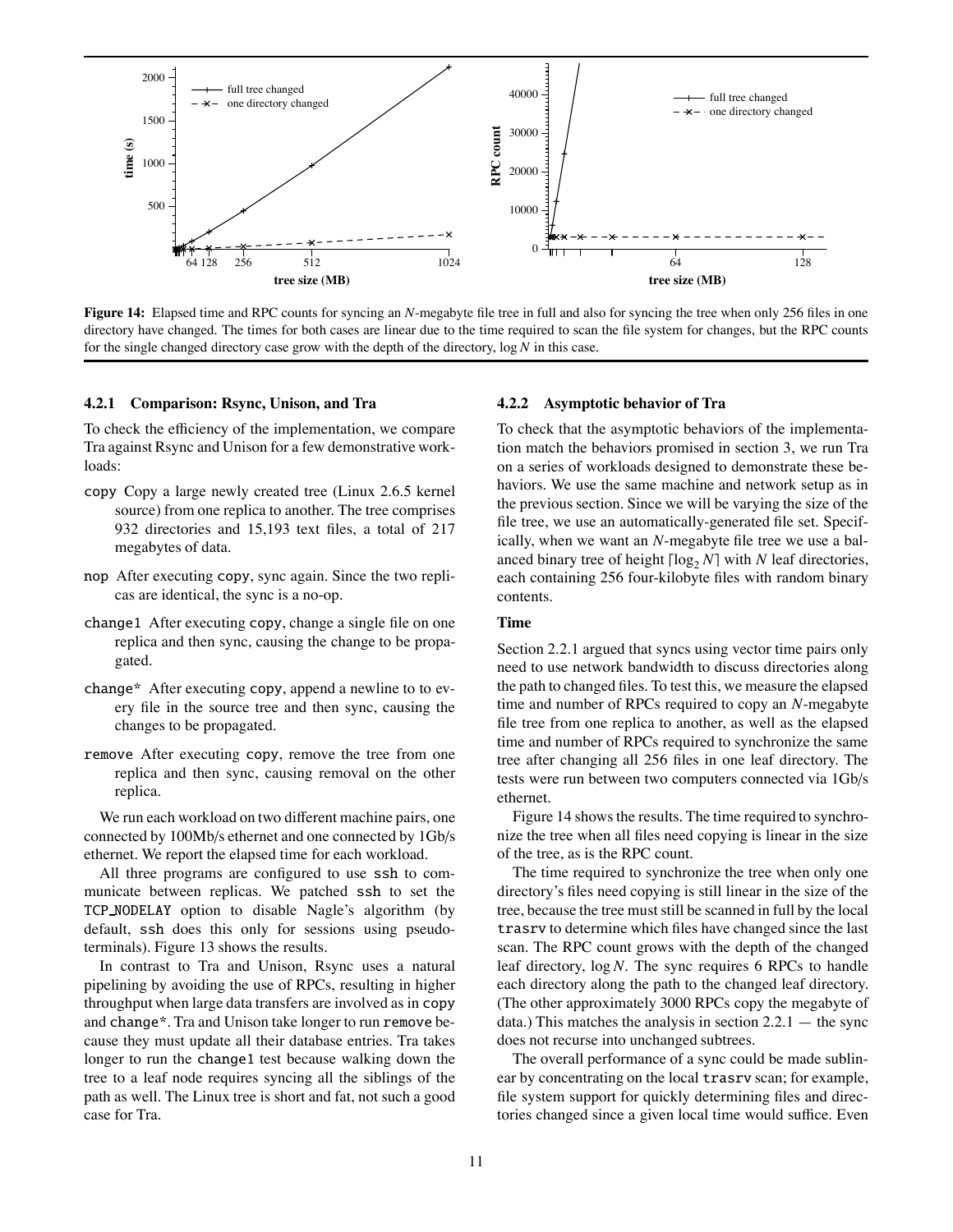

**Figure 15:** The number of distinct sync times in a file tree after partial synchronization of *N* randomly chosen leaf directories among *N* different replicas. Each chosen leaf directory ends up with its own sync time, and the unchosen part of the tree keeps its initial sync time, for a maximum possible  $N + 1$  distinct sync times. The directories are chosen randomly with replacement, so there may be fewer than *N* unique chosen directories, resulting in a smaller sync time count.



**Figure 16:** The number of vector elements in a database after *N* full synchronizations of a file tree with *N* leaf directories containing *N* files each. Each replica modifies every file in the tree before syncing with the next replica. For this case, vector time pairs use  $O(RD + F) = O(N^2)$  storage while version vectors would use  $O(RD + RF) = O(N^3)$  storage.

without file system support, when synchronizing over a slow network, network communication would be the bottleneck, so the linearity of the local file system scan would not be noticed.

#### **Space**

Section 3.5 argued that the number of distinct sync times in a file tree depended only on the synchronization pattern, and that full synchronizations would bring the sync times completely in line. To test this, we replicated a 32-megabyte file tree to each of *N* replicas in turn (sync from replica 1

to 2, from 2 to 3, and so on). Then a second round synced a randomly chosen leaf directory from 1 to 2, synced that same leaf directory and another (possibly the same) randomly chosen leaf directory from 2 to 3, synced those two leaf directories and another from 3 to 4, and so on, ending with *N* leaf directory syncs from *N* to 1. Finally, we ran a third round of *N* full syncs from 1 to 2, 2 to 3, and so on, ending with a full sync from *N* to 1.

Figure 15 shows the number of distinct sync times present in the tree on replica 1 after the second round and after the third round. The number of distinct sync times after the second round cannot exceed  $N + 1$ , because there are  $N$  distinct sync times induced by the partial syncs of the *N* chosen leaf directories, plus one sync time for all the directories and files not involved in any partial sync. Sometimes there are fewer than  $N + 1$  distinct sync times, because the same leaf directory was chosen at random multiple times. The number of distinct sync times after the third round is always exactly one; as predicted, the full syncs have restored uniformity to the sync times.

Section 3.5 also argued that the storage cost of the metadata database was  $O(RD + F)$  rather than the  $O(RD + RF)$ cost of version vectors. To test this, we created a set of file trees as follows. Each tree has *N* leaf directories containing *N* files each, a total of  $N^2$  files. We then replicated the tree to each of *N* replicas, modifying every file in the tree on each replica along the way. Since  $D = 2N - 1$  (there are  $N - 1$ ) internal directories in addition to the *N* leaf directories), but  $F = N^2$ , the predicted  $O(RD + F)$  storage cost should cause a  $O(N^2)$  database, but if there is an RF term in the storage cost, it will cause the database size to grow as  $N^3$ .

Figure 16 shows the total number of vector elements in the metadata database on replica 1 after the *N* syncs. The size is quadratic, not cubic, in *N*, confirming section 3.5.

The total number of vector elements is  $4N^2 + 2N - 1$ . Each of the  $N^2$  files has 1-element modification time and 1element creation time. Each of the 2*N*−1 directories has an *N*-element modification time and a 1-element creation time. The sync time on the root is an *N*-element vector. The sync times on the rest of the tree are identical to the sync time on the root, so the stored differences require no vector elements. The total is exactly the count observed in practice.

## **5 Related Work**

Synchronization of replicated data is a well-studied problem. Vector time pairs are a refinement of our communication timestamps system [2]. We view vector time pairs as another step in the development of version vectors. The main alternative to version vectors is logging.

## **5.1 Version Vectors**

A large number of distributed systems have used version vectors. The main problems with version vectors are that they cannot record conflict resolutions (causing occasional false conflicts), they require distributed consensus algorithms to reclaim space occupied by deletion notices, and they require bandwidth proportional to the number of files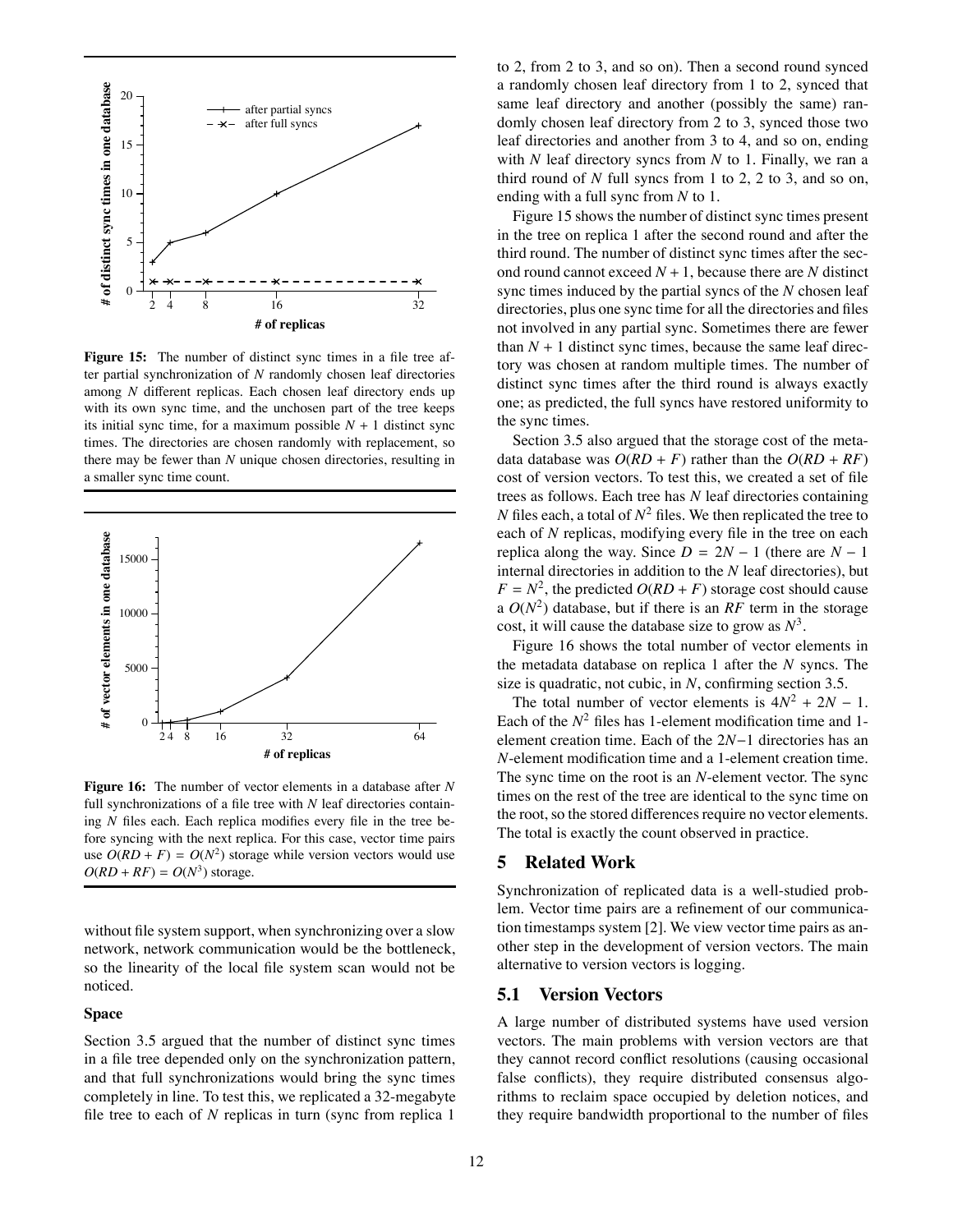in the system to identify the set of changed files during a synchronization. Real-world version vector systems have worked around one or more of these shortcomings in various ways. Vector time pairs provide an elegant way to solve all these shortcomings.

The most common examples of version vector-based systems are the Ficus [4] and Coda [10] distributed file systems. A more recent example is the Pangaea wide-area file system [17]. We discuss each system in more detail and describe how they could benefit from vector time pairs.

Ficus (and its user-level successor, Rumor) is careful about trying to reduce network bandwidth for distant replicas [7], using "last-update times" that record the last time two replicas directly communicated with each other and completed a sync of the entire file system. This reduces the bandwidth costs during synchronization (achieving goal 4) but only for full synchronizations (effectively giving up goal 5). The last-update times can be viewed as a primitive version of vector synchronization times. In contrast to last-update times, vector time pair algorithms record vector synchronization times for every directory and file in the tree and propagate them via indirect communication as well as direct communication. Ficus also introduced distributed consensus algorithms to reclaim space occupied by deletion notices and by the version vectors themselves [5]. These algorithms are *global operations*, requiring knowledge of the entire system. In contrast, vector time pair systems can reclaim space occupied by deletion notices and significantly compress the metadata for extant files using *local operations* that only require knowledge of the local replica.

Coda also uses version vectors. To make them scale better, it distinguishes between servers, which are connected to each other via high-speed links, and clients, which may only be intermittently connected. It uses version vectors to track changes made by servers, but treats clients as second-class citizens. Changes made by a client must be shepherded by a server. This two-level split keeps the version vectors small and avoids the need to track client membership in the system. Using vector time pairs would remove the need for this separation. Coda does not bother to implement Ficus's distributed garbage collection algorithms. Instead, it assumes that the central servers are connected well enough to coordinate in a simultaneous conversation.

Pangaea is a wide-area file system with dynamic membership. Because it uses version vectors, it must track this membership precisely. If a replica has not been seen for 30 days, the replica is ejected by agreement among the remaining replicas. Such a complicated protocol would not be necessary if Pangaea used the vector time pair algorithms, which are not sensitive to whether particular replicas are currently active in the system.

## **5.2 Logging**

Bayou [14] and Ivy [13] are distributed systems designed to enable collaboration among many participants. The details of data distribution are quite different, but the synchronization structure is very similar. Replicas make changes in a



**Figure 17:** A synchronization pattern that Unison's "change lists" approach cannot handle.

In the sync from *B* to *C* at time 6, *B*'s version and *C*'s version have both changed since the no-op sync from *B* to *C* at time 2, so Unison will report a conflict. The versions are not actually in conflict  $-\Delta$ is derived from  $\square$ .

private log, which is then shared with the rest of the system. Each replica keeps a single version vector tracking how much of each other replica's log it has received. Because the log structure imposes a linear ordering on events at a given replica, the version vector is really being used as a synchronization time, yielding many of the benefits and clarity of vector time pairs. The log structure imposes a restriction too: the synchronization must be totally ordered. It is not possible for a replica to pick up another replica's change 5 without changes 1 through 4. If these changes involve different objects, selective application of the changes might well be desirable. Using vector time pairs directly would allow Bayou and Ivy to synchronize individual objects independently. This is more of a benefit in Ivy, which implements a distributed file system, than in Bayou, which is intended as a more general framework and might not have a concept of individual objects, depending on the application.

## **5.3 Unison**

Unison is a file synchronizer similar to Rumor and Tra. Its design and implementation is simplified by only handling the case where a pair of computer synchronizes. When two computer synchronize, each creates a list of files changed since the last time they synchronized. Files on only one computer's list are copied to the other computer. If a file is on both lists, Unison reports a conflict.

Sending "changed lists" allows Unison to use a minimal amount of network bandwidth to identify the set of changed files, while also easily supporting partial synchronizations. Unison can also reclaim deletion notices easily  $-$  once a deletion on one computer has propagated to the other computer, all trace of the deleted file can be removed.

Unfortunately, Unison either imposes restrictions on synchronization patterns or suffers from false conflicts. Using Unison's "synchronize a pair of computers" primitive, it is possible to synchronize a network of computers, but only if the synchronization pattern has no cycles. For example, if we want to synchronize computers *A*, *B*, and *C*, we could use Unison by deciding that *A* and *B* will synchronize, and *B* and *C* will synchronize, but *A* and *C* will never synchronize. If a cycle is ever completed, Unison will not be able to distinguish changes made on one computer from changes